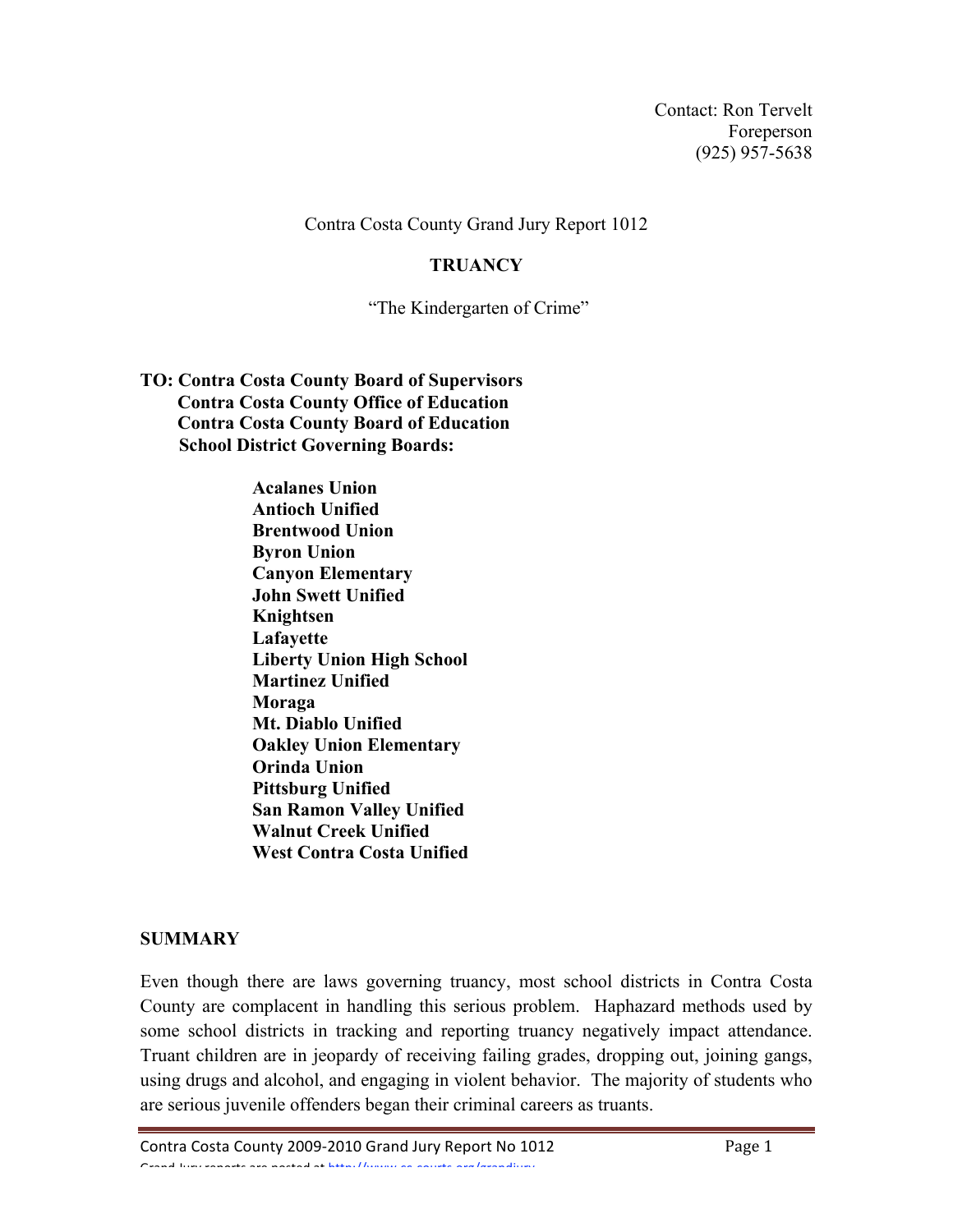Education Code Section (EC) 48260(a) states: "Any pupil subject to compulsory fulltime education or compulsory continuation education who is absent from school without a valid excuse three full days in one school year, or tardy or absent for more than any 30 minute period during the school day without a valid excuse on three occasions in one school year, or any combination thereof, is a truant and shall be reported to the attendance supervisor or the superintendent of the school district."

Upon a pupil's initial classification as a truant, the school shall notify the pupil's parent or guardian by first-class mail or other reasonable means. (EC 48260.5)

In 1984 the California State Department of Education (CDE) established the State School Attendance Review Board (SARB). Additionally, in Contra Costa County, each school district established a SARB. EC 48263 states: "When a student is a habitual truant, or is irregular in attendance at school or is habitually insubordinate or disorderly during school, the student may be referred to a school attendance review board (SARB) or to the county probation department". The student may also be referred to a probation officer or a district attorney mediation program pursuant to EC 48263.5.

Education Code Sections 48240 and 48241 state that the Board of Education of any school district and of any county shall appoint a supervisor of attendance. No supervisor of attendance shall be appointed unless lawfully certified.

# **BACKGROUND**

In October 2009 the Grand Jury evaluated various educational programs and processes and decided to address the subject of school attendance and truancy.

A survey requesting the following information was sent to all 18 Contra Costa County School Districts:

- SARB Report
- Suspension, Expulsion and Attendance Report
- Annual P-3 Attendance Report
- List of absence codes for Average Daily Attendance (ADA)
- Amount of ADA funds received

This report is based upon data from the school years 2007 - 2008 and 2008 - 2009.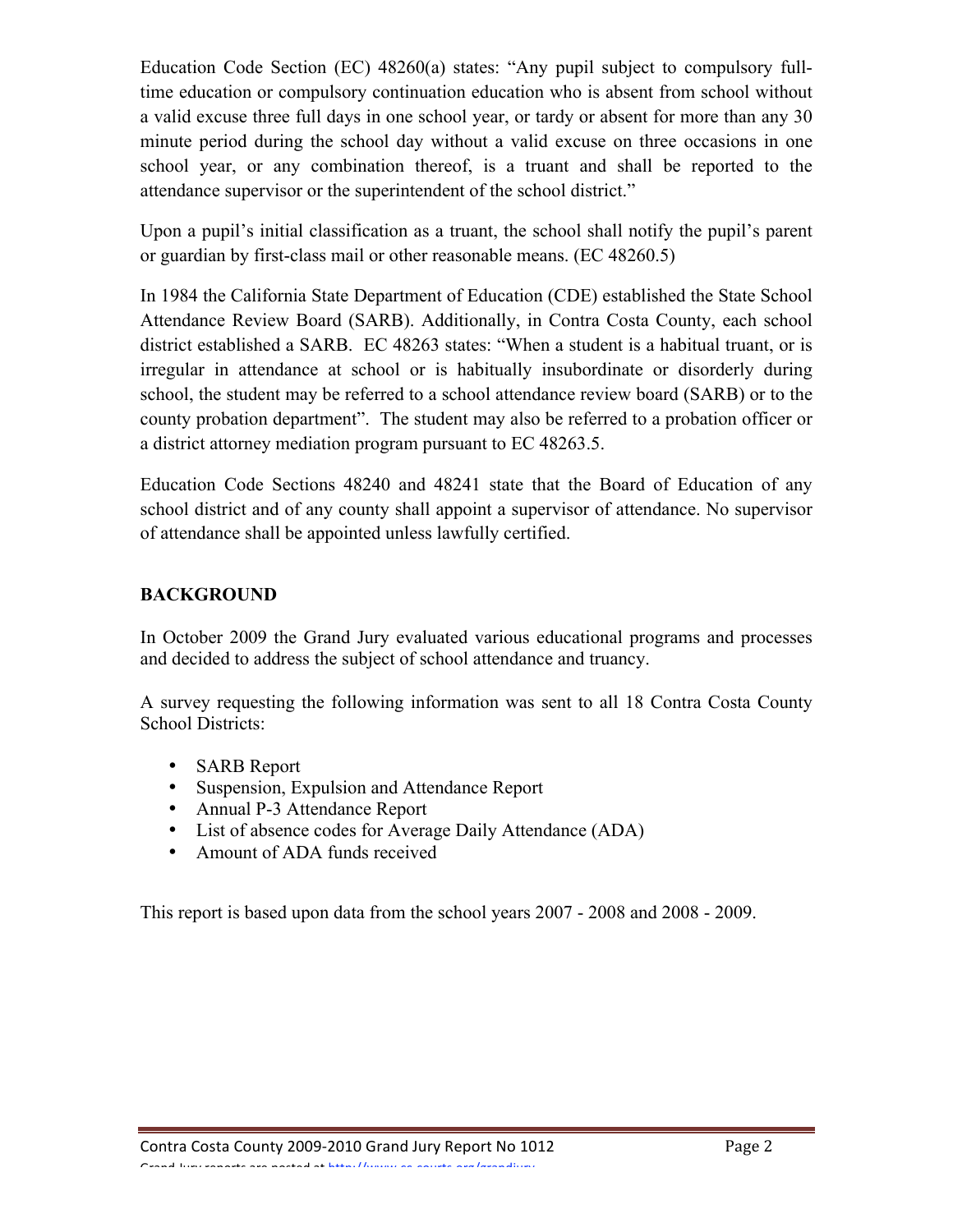## **METHODOLOGY**

To comprehend and appreciate the scope and importance of truancy, the Grand Jury consulted with and interviewed school and public officials:

- Superior Court
- Contra Costa County Probation Department
- Contra Costa County Office of Education (CCCOE)
- Contra Costa County Board Of Education (CCCBOE)
- School District Governing Boards

The Grand Jury also reviewed relevant documents, statutes, policies and procedures:

- Specific statistical data requested from and provided by all school districts
- California Department of Education on-line reports
- Annual SARB data provided by each school district submitted to CCCOE (Exhibit 1)
- Multiple California Education Codes
- Welfare and Institutions Code: 601-601.4 and 11253.5
- The Journal of Urban Youth Culture (February 2003)

## **FINDINGS**

- 1. There are 18 school districts in Contra Costa County, each with its own superintendent.
- 2. SARB is the body that refers students to the juvenile court system for truancy.
- 3. The school districts do not provide timely documentation of truancy to the courts resulting in the delay of court intervention.
- 4. The 2008-2009 Combined Districts-SARB Report identified 113 referrals to the court. The court indicated that only 10 cases were received.
- 5. Many schools do not have the required Certified Attendance Supervisor for reporting truancy.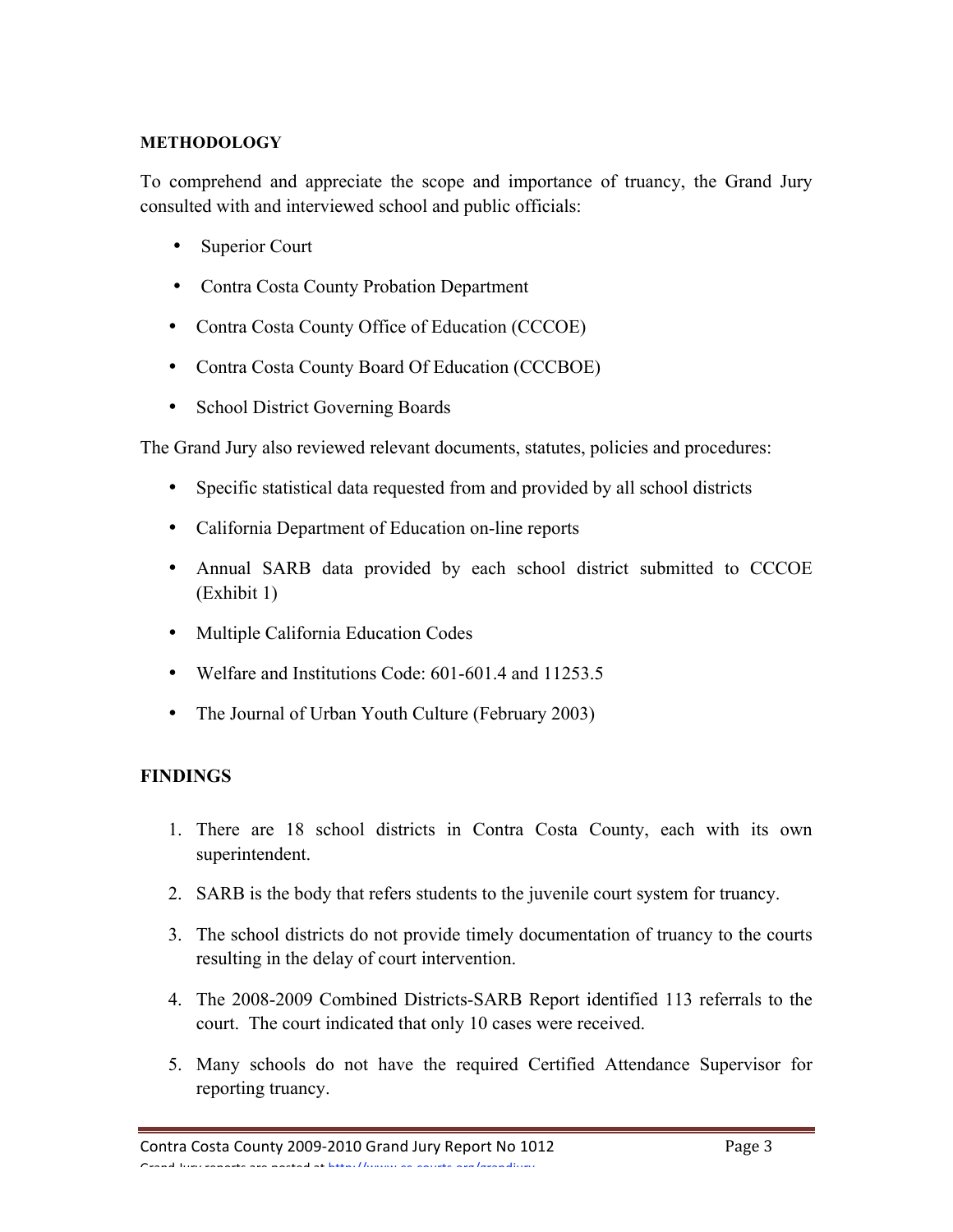- 6. The review of truancy cases in some districts is not completed in a timely manner due to the infrequency of SARB meetings.
- 7. CCCOE receives truancy statistics but does not address truancy issues.
- 8. There are no County Probation Officers assigned to schools to deal with truancy.
- 9. According to the California Department of Education SARB Handbook, students and parents must understand that school attendance is not a matter of choice but a mandate.
- 10. To deter truancy, some school districts have implemented curfews during school hours.
- 11. Not all school districts comply with EC Section 48260.5 for the reporting of truancy and subsequent parental notification.
- 12. Truancy is detrimental to student achievement, promotions, graduation, selfesteem, and employment potential. Students lose the benefit of instruction, districts lose income and communities suffer.
- 13. Exhibit 1 to this report shows the number of students referred to SARB, the gender of the referred students, the reason for the referrals, the number of students referred to the court, and the total enrollment for each identified school district.

# **CONCLUSIONS**

As early as 1915, sociologists were calling truancy the "**kindergarten of crime**." Truancy is often the first indicator of future problems and early intervention is the key to prevention. Frequently, cases are not referred to court until very near the end of the school year when adequate time to impose corrective action has passed. Courts would like to have case referrals earlier in the school year.

SARB is not merely a punitive body but serves as a safety net to help students stay in school. SARB efforts are minimally effective if they do not link youths and their families to all appropriate school and community resources.

Certification of attendance supervisors provides the opportunity for the successful and accurate tracking of truancy.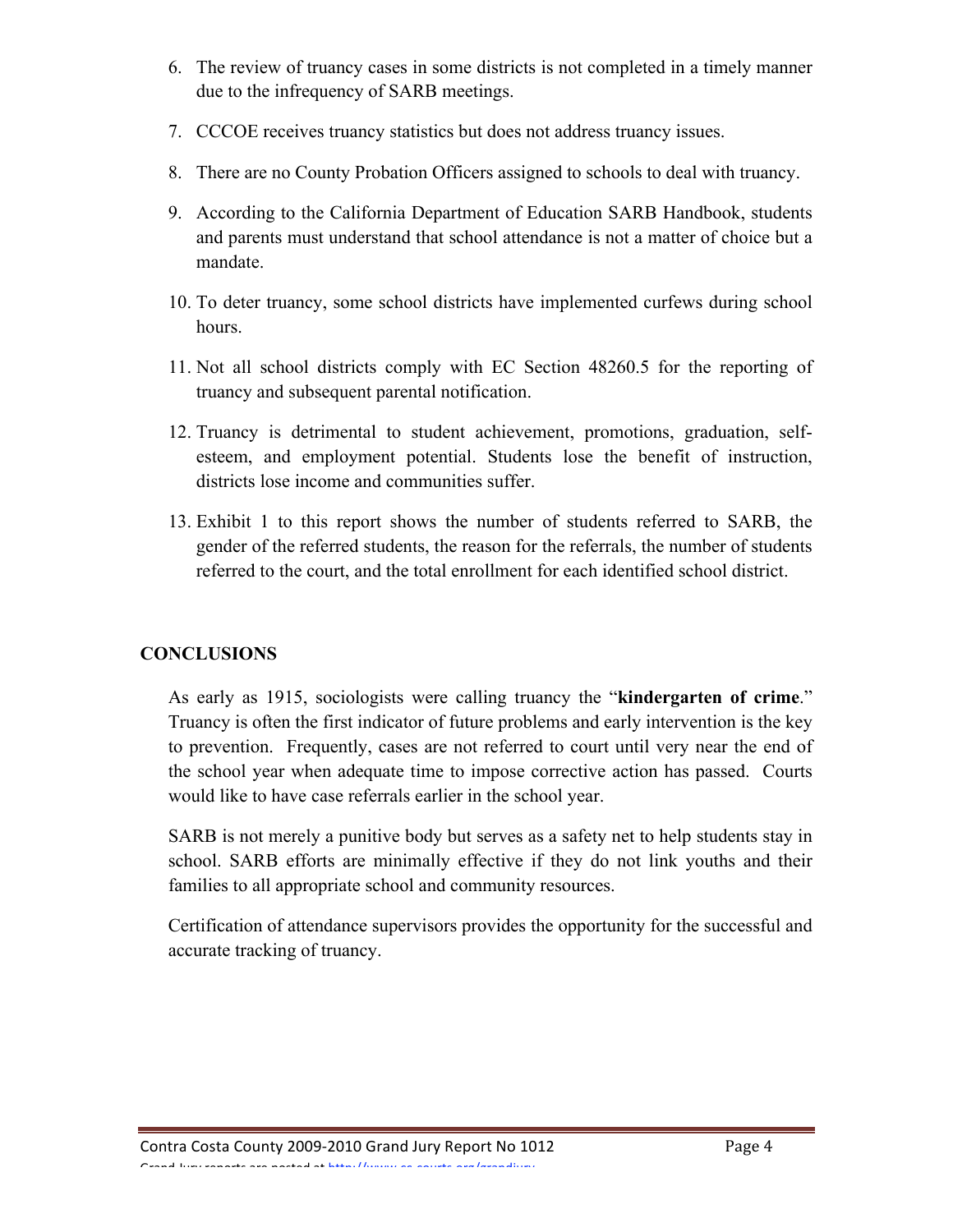## **RECOMMENDATIONS**

- 1. All school districts shall strictly and uniformly enforce the Education Code Section 48260.5 regarding truancy tracking and parental notification.
- 2. All school districts shall initiate a stronger link between SARB and the courts to provide an opportunity for timely intervention.
- 3. All school districts shall provide a Certified Attendance Supervisor in each school pursuant to EC Section 48241.
- 4. All school districts shall notify parents and students of school attendance policies and truancy consequences.
- 5. CCCOE shall conduct an annual or semi-annual county-wide SARB conference to evaluate, discuss and share program strengths and weaknesses.
- **6.** All school districts in the County shall consider implementing curfews during school hours.

## **REQUIRED RESPONSES**

#### **Findings**

 Contra Costa County Office of Education 7 School District Governing Boards of: 3-6 and 8-13 Acalanes Union Antioch Unified Brentwood Union Byron Union Canyon Elementary John Swett Unified Knightsen Lafayette Liberty Union High School Martinez Unified Moraga Mt. Diablo Unified Oakley Union Elementary Orinda Union Pittsburg Unified San Ramon Valley Unified Walnut Creek Unified West Contra Costa Unified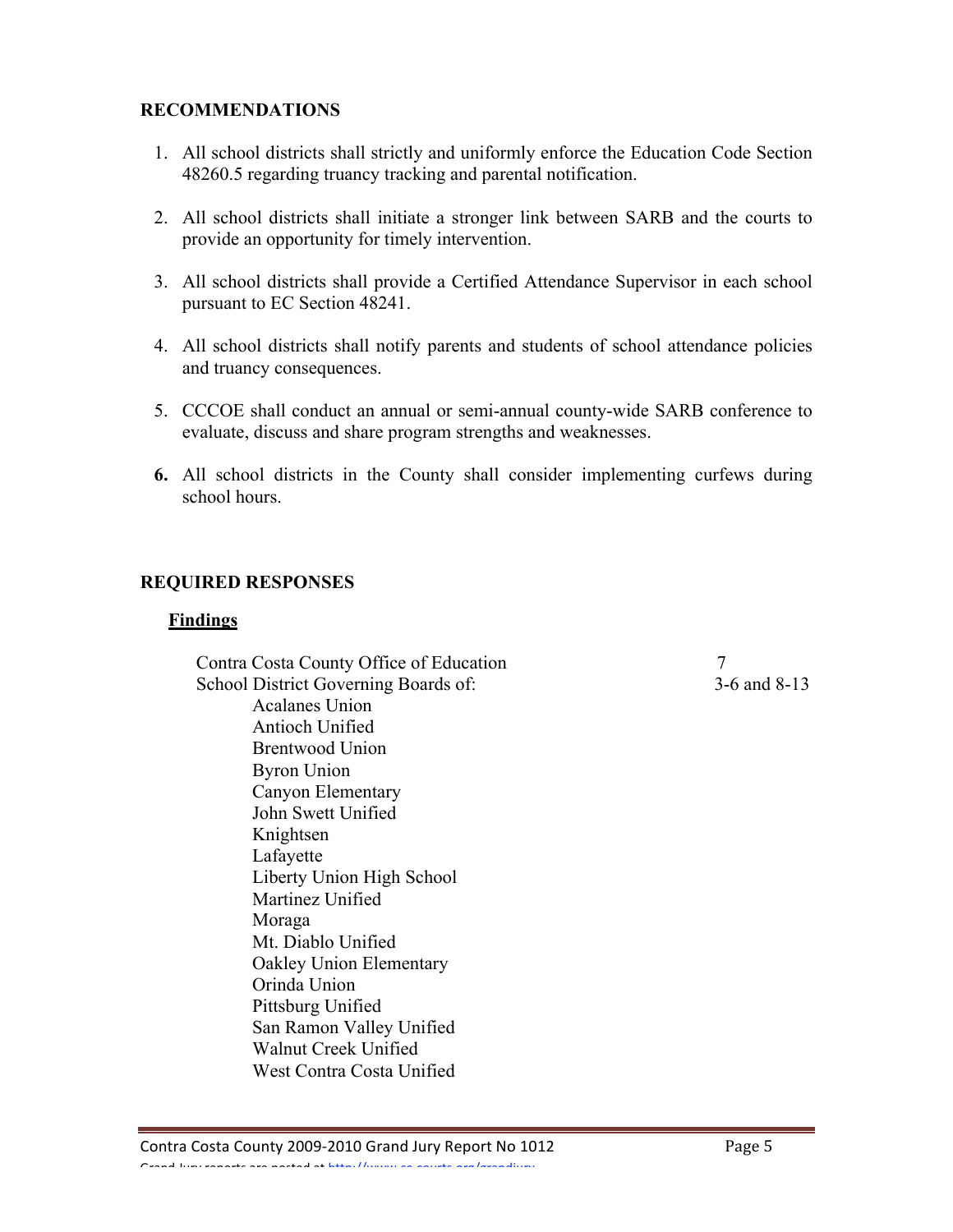#### **Recommendations**

Contra Costa County Office of Education 5 School District Governing Boards of: 1 - 6 Acalanes Union Antioch Unified Brentwood Union Byron Union Canyon Elementary John Swett Unified Knightsen Lafayette Liberty Union High School Martinez Unified Moraga Mt. Diablo Unified Oakley Union Elementary Orinda Union Pittsburg Unified San Ramon Valley Unified Walnut Creek Unified West Contra Costa Unified